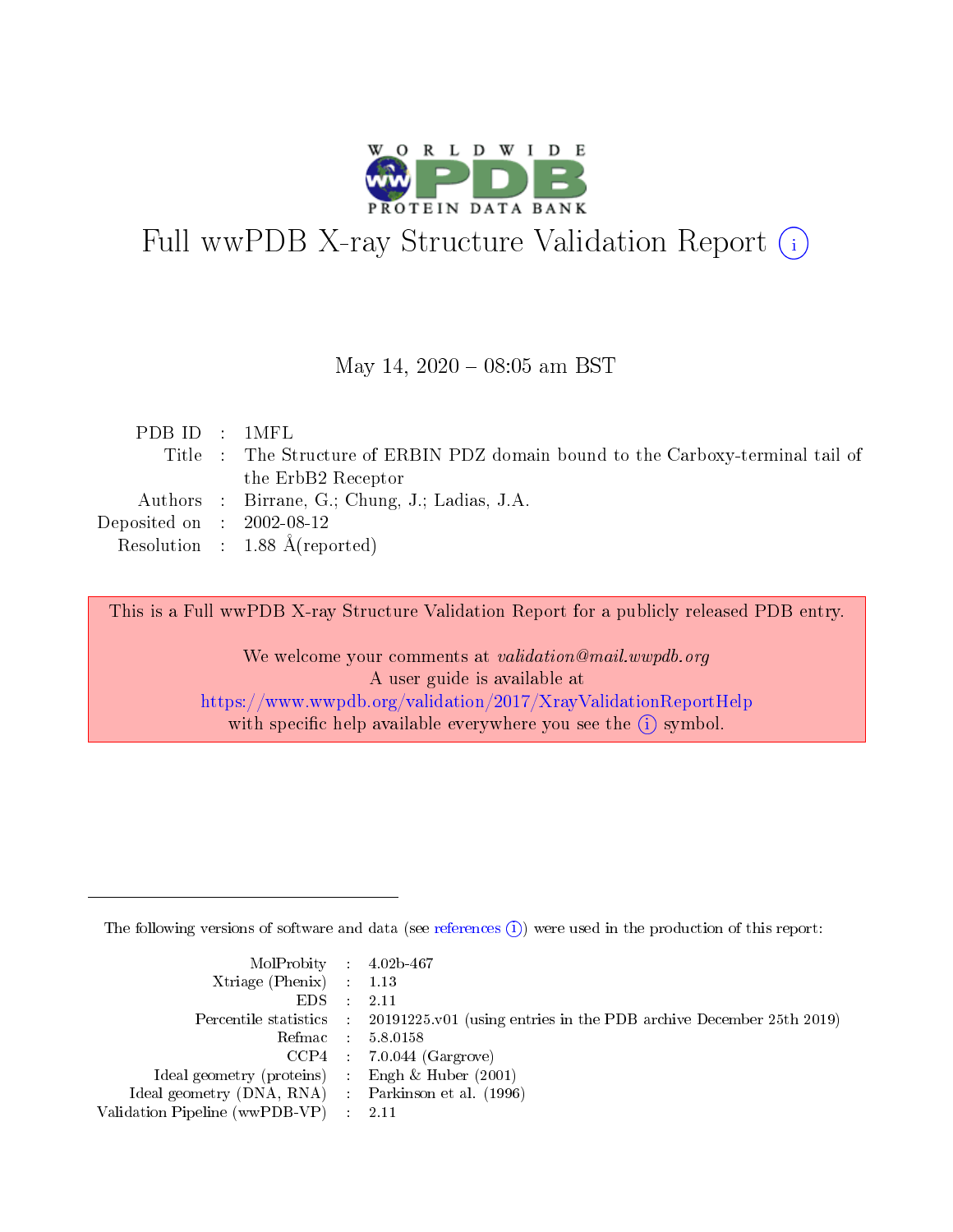# 1 [O](https://www.wwpdb.org/validation/2017/XrayValidationReportHelp#overall_quality)verall quality at a glance  $(i)$

The following experimental techniques were used to determine the structure: X-RAY DIFFRACTION

The reported resolution of this entry is 1.88 Å.

Percentile scores (ranging between 0-100) for global validation metrics of the entry are shown in the following graphic. The table shows the number of entries on which the scores are based.



| Metric                | Whole archive<br>$(\#\text{Entries})$ | Similar resolution<br>$(\#\text{Entries},\,\text{resolution}\,\,\text{range}(\textup{\AA}))$ |
|-----------------------|---------------------------------------|----------------------------------------------------------------------------------------------|
| $R_{free}$            | 130704                                | $9470(1.90-1.86)$                                                                            |
| Clashscore            | 141614                                | $10282(1.90-1.86)$                                                                           |
| Ramachandran outliers | 138981                                | $10152(1.90-1.86)$                                                                           |
| Sidechain outliers    | 138945                                | $10152(1.90-1.86)$                                                                           |
| RSRZ outliers         | 127900                                | $9303(1.90-1.86)$                                                                            |

The table below summarises the geometric issues observed across the polymeric chains and their fit to the electron density. The red, orange, yellow and green segments on the lower bar indicate the fraction of residues that contain outliers for  $>=3, 2, 1$  and 0 types of geometric quality criteria respectively. A grey segment represents the fraction of residues that are not modelled. The numeric value for each fraction is indicated below the corresponding segment, with a dot representing fractions  $\epsilon=5\%$  The upper red bar (where present) indicates the fraction of residues that have poor fit to the electron density. The numeric value is given above the bar.

| Mol | $C$ hain   Length |     | Quality of chain |     |    |
|-----|-------------------|-----|------------------|-----|----|
|     | 95                | 2%  | 94%              |     | 6% |
|     |                   | 44% | 11%              | 44% |    |

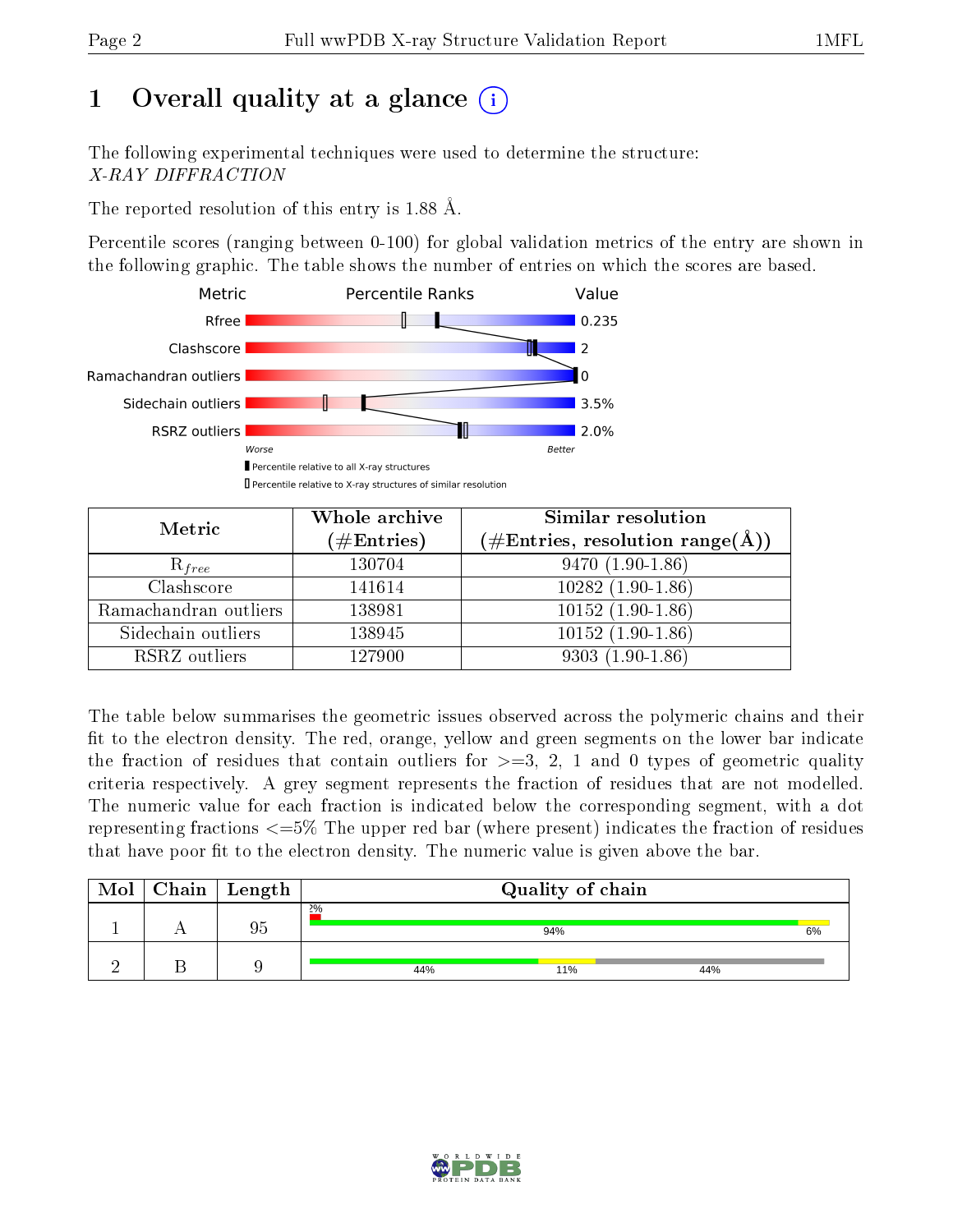# 2 Entry composition (i)

There are 3 unique types of molecules in this entry. The entry contains 839 atoms, of which 0 are hydrogens and 0 are deuteriums.

In the tables below, the ZeroOcc column contains the number of atoms modelled with zero occupancy, the AltConf column contains the number of residues with at least one atom in alternate conformation and the Trace column contains the number of residues modelled with at most 2 atoms.

Molecule 1 is a protein called Erb-B2 INTERACTING PROTEIN.

| Mol | ${\rm Chain}\parallel {\rm Residues}$ | $\rm\bf Atoms$ |     |     | $\text{ZeroOcc} \mid \text{AltConf} \mid \text{Trace}$ |  |  |  |
|-----|---------------------------------------|----------------|-----|-----|--------------------------------------------------------|--|--|--|
|     | 95                                    | l`otal<br>729  | 457 | 128 | 143                                                    |  |  |  |

There are 3 discrepancies between the modelled and reference sequences:

| Chain |      | Residue   Modelled   Actual |            | Comment                       | <b>Reference</b> |
|-------|------|-----------------------------|------------|-------------------------------|------------------|
|       | 1977 | GT Y                        | ALA        | CLONING ARTIFACT   UNP Q96RT1 |                  |
|       | 1278 | SER                         | <b>TYS</b> | CLONING ARTIFACT   UNP Q96RT1 |                  |
|       | 1279 | M ET '                      | GL V       | CLONING ARTIFACT   UNP Q96RT1 |                  |

Molecule 2 is a protein called PHOSPHORYLATED Erb-B2 carboxyl-terminal fragment..

| Mol | Chain   Residues | $\rm{Atoms}$ |  |  | $\text{ZeroOcc} \mid \text{AltConf} \mid \text{Trace}$ |  |
|-----|------------------|--------------|--|--|--------------------------------------------------------|--|
|     |                  | Total        |  |  |                                                        |  |
|     |                  |              |  |  |                                                        |  |

• Molecule 3 is water.

|  | $Mol$   Chain   Residues | Atoms               | ZeroOcc   AltConf |
|--|--------------------------|---------------------|-------------------|
|  |                          | Total O<br>66<br>66 |                   |
|  |                          | Total O             |                   |

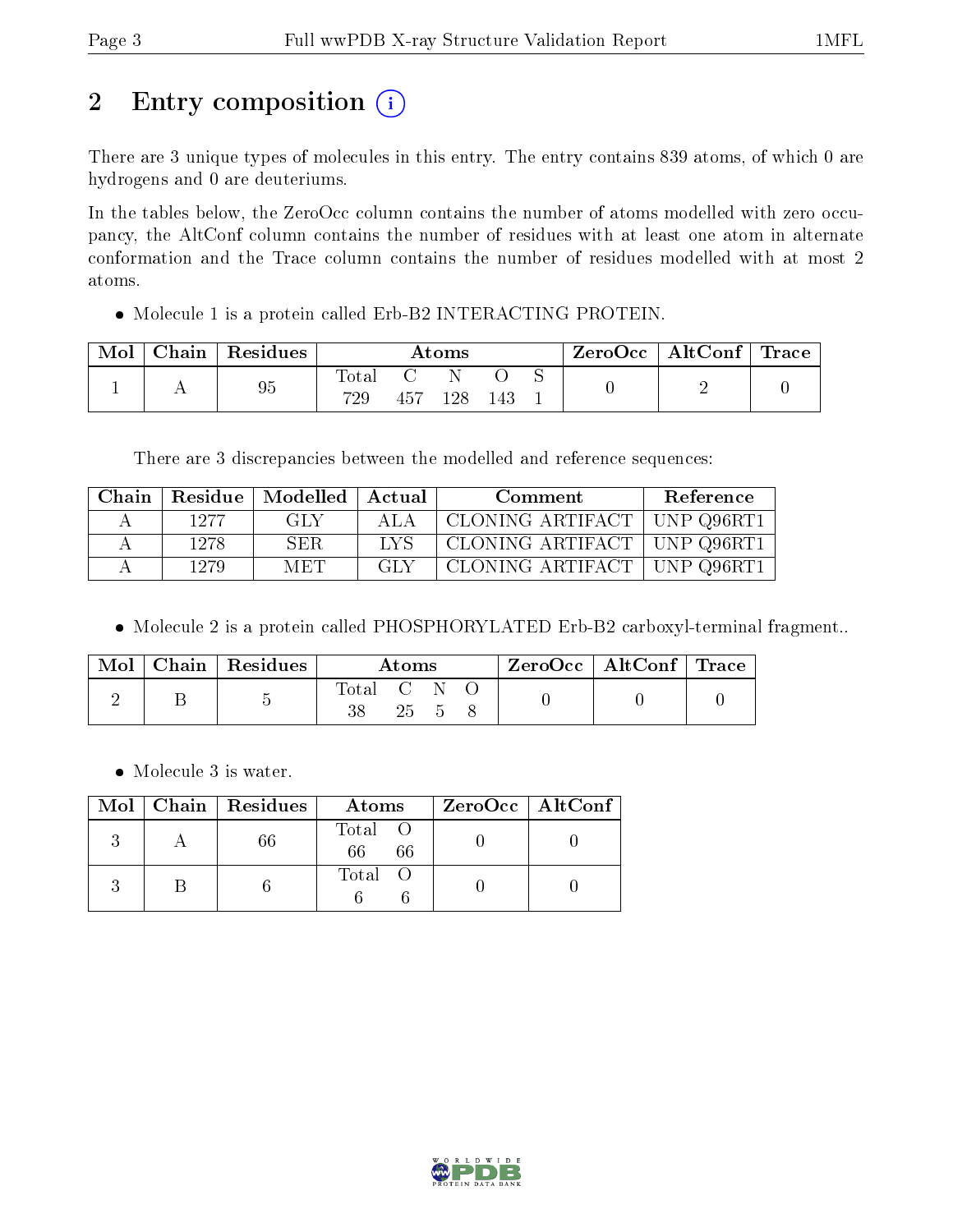## 3 Residue-property plots  $\binom{1}{1}$

These plots are drawn for all protein, RNA and DNA chains in the entry. The first graphic for a chain summarises the proportions of the various outlier classes displayed in the second graphic. The second graphic shows the sequence view annotated by issues in geometry and electron density. Residues are color-coded according to the number of geometric quality criteria for which they contain at least one outlier: green  $= 0$ , yellow  $= 1$ , orange  $= 2$  and red  $= 3$  or more. A red dot above a residue indicates a poor fit to the electron density (RSRZ  $> 2$ ). Stretches of 2 or more consecutive residues without any outlier are shown as a green connector. Residues present in the sample, but not in the model, are shown in grey.

• Molecule 1: Erb-B2 INTERACTING PROTEIN



• Molecule 2: PHOSPHORYLATED Erb-B2 carboxyl-terminal fragment.



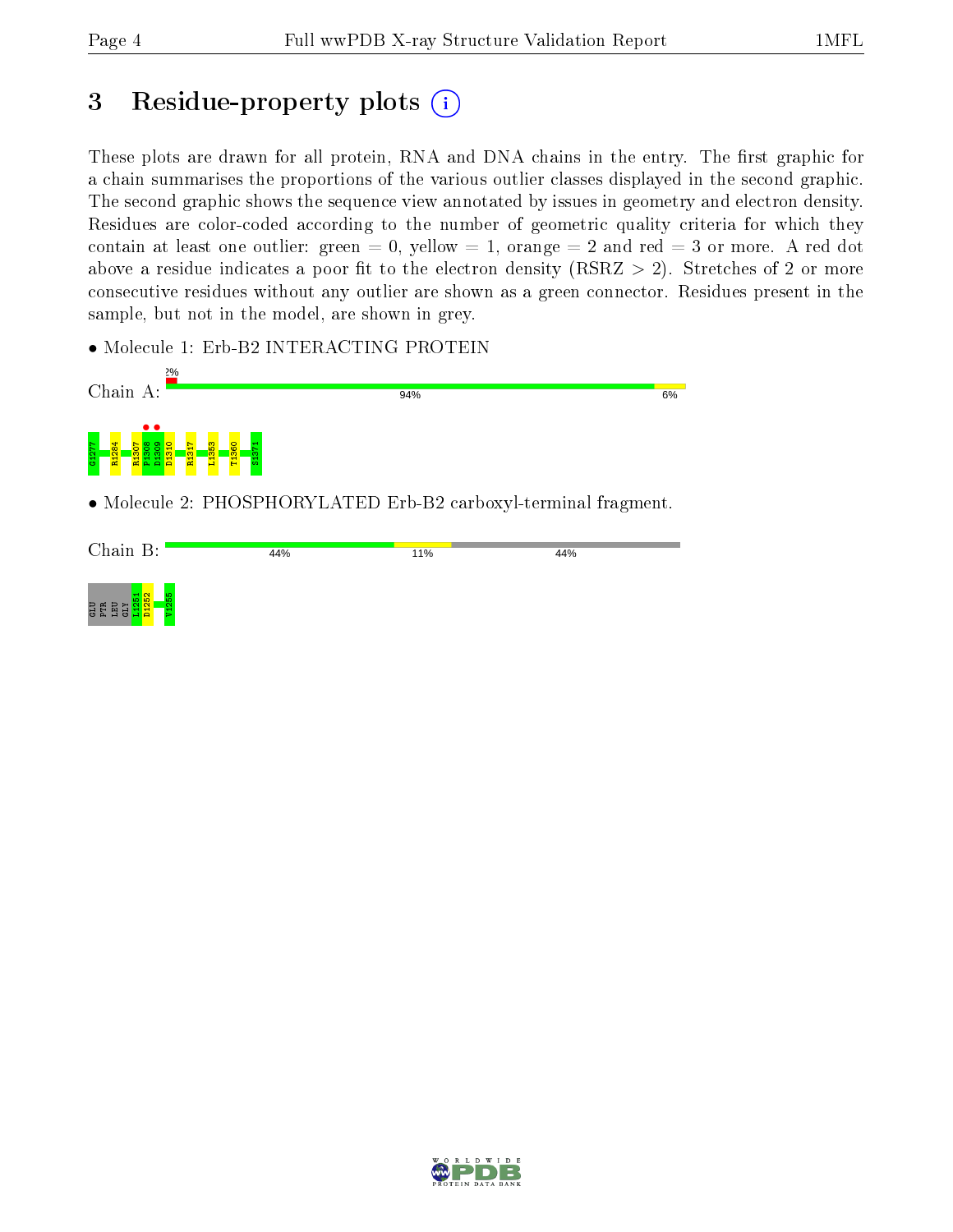## 4 Data and refinement statistics  $(i)$

| Property                                                         | Value                                                    | Source     |
|------------------------------------------------------------------|----------------------------------------------------------|------------|
| Space group                                                      | P 1 21 1                                                 | Depositor  |
| Cell constants                                                   | 56.99 <sub>A</sub><br>$26.53\rm\AA$<br>$30.95\text{\AA}$ | Depositor  |
| a, b, c, $\alpha$ , $\beta$ , $\gamma$                           | $99.16^{\circ}$<br>$90.00^{\circ}$<br>$90.00^\circ$      |            |
| Resolution $(A)$                                                 | 30.57<br>$-1.88$                                         | Depositor  |
|                                                                  | 26.93<br>$-1.88$                                         | <b>EDS</b> |
| $\%$ Data completeness                                           | $\overline{95.0}$ $(30.57-1.88)$                         | Depositor  |
| (in resolution range)                                            | $94.8$ $(26.93 - 1.88)$                                  | <b>EDS</b> |
| $R_{merge}$                                                      | 0.03                                                     | Depositor  |
| $\mathrm{R}_{sym}$                                               | 0.03                                                     | Depositor  |
| $\langle I/\sigma(I) \rangle^{-1}$                               | 10.46 (at $1.88\text{\AA}$ )                             | Xtriage    |
| Refinement program                                               | REFMAC 5.1.19                                            | Depositor  |
|                                                                  | 0.167<br>0.216<br>$\sim$                                 | Depositor  |
| $R, R_{free}$                                                    | 0.181<br>0.235<br>$\mathbf{A}$                           | DCC        |
| $R_{free}$ test set                                              | $\overline{330}$ reflections $(4.67\%)$                  | wwPDB-VP   |
| Wilson B-factor $(A^2)$                                          | 16.1                                                     | Xtriage    |
| Anisotropy                                                       | 0.079                                                    | Xtriage    |
| Bulk solvent $k_{sol}(\text{e}/\text{A}^3), B_{sol}(\text{A}^2)$ | $0.38$ , 43.7                                            | <b>EDS</b> |
| L-test for $\mathrm{twinning}^2$                                 | $< L >$ = 0.48, $< L2 >$ = 0.31                          | Xtriage    |
| Estimated twinning fraction                                      | No twinning to report.                                   | Xtriage    |
| $\overline{F_o}, \overline{F_c}$ correlation                     | 0.94                                                     | <b>EDS</b> |
| Total number of atoms                                            | 839                                                      | wwPDB-VP   |
| Average B, all atoms $(A^2)$                                     | $20.0\,$                                                 | wwPDB-VP   |

Xtriage's analysis on translational NCS is as follows: The largest off-origin peak in the Patterson function is  $13.81\%$  of the height of the origin peak. No significant pseudotranslation is detected.

<sup>&</sup>lt;sup>2</sup>Theoretical values of  $\langle |L| \rangle$ ,  $\langle L^2 \rangle$  for acentric reflections are 0.5, 0.333 respectively for untwinned datasets, and 0.375, 0.2 for perfectly twinned datasets.



<span id="page-4-1"></span><span id="page-4-0"></span><sup>1</sup> Intensities estimated from amplitudes.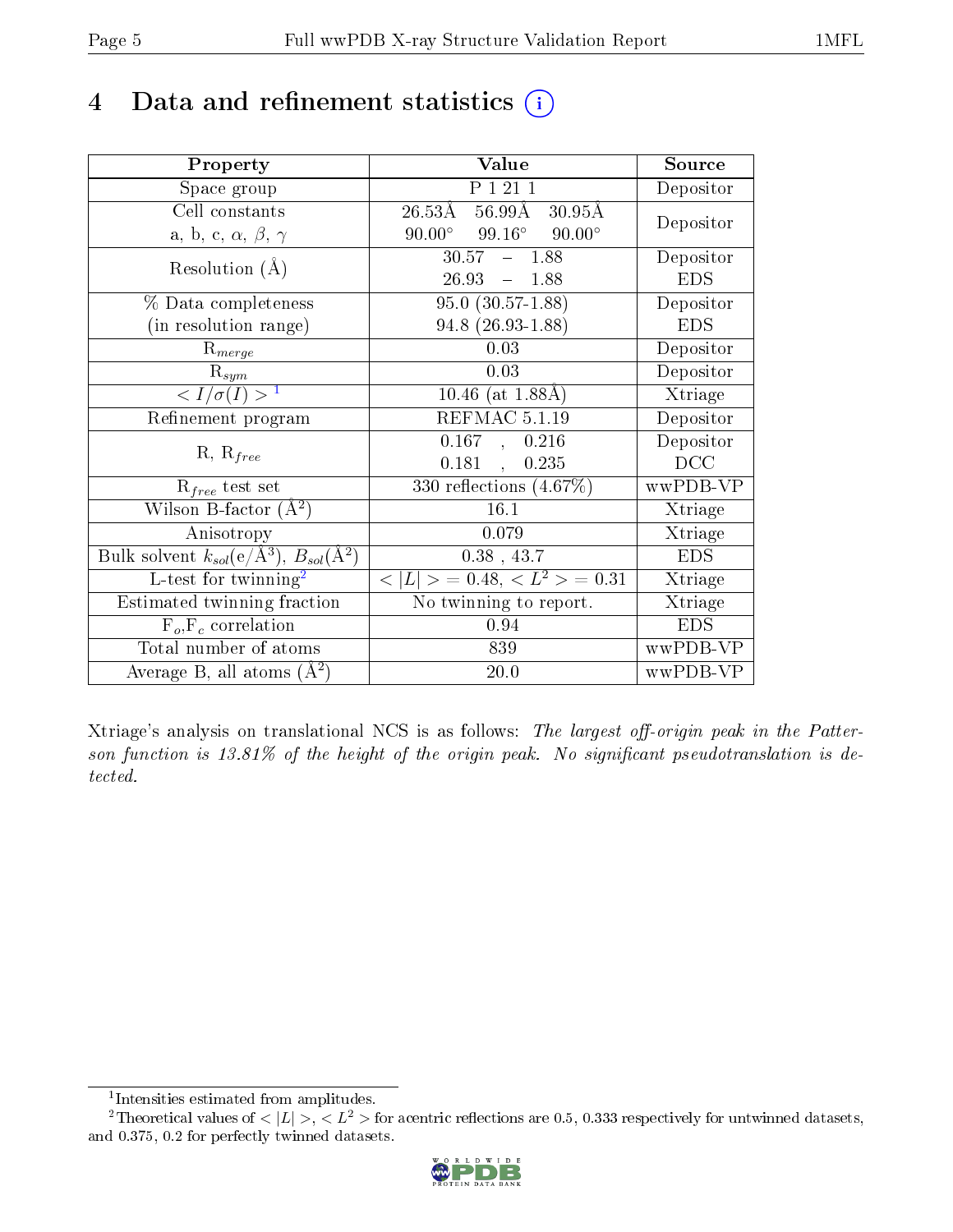# 5 Model quality  $(i)$

### 5.1 Standard geometry  $\overline{()}$

The Z score for a bond length (or angle) is the number of standard deviations the observed value is removed from the expected value. A bond length (or angle) with  $|Z| > 5$  is considered an outlier worth inspection. RMSZ is the root-mean-square of all Z scores of the bond lengths (or angles).

| Mol | Chain |      | Bond lengths | Bond angles |                              |  |
|-----|-------|------|--------------|-------------|------------------------------|--|
|     |       | RMSZ | # $ Z  > 5$  | RMSZ        | # $ Z  > 5$                  |  |
|     |       | 0.85 | 749          | 0.90        | $(0.1\%)$<br>$^{\prime}1009$ |  |
| 9   | В     | 0.66 | 0/38         | 1.19        | 0/51                         |  |
| AΠ  | ΑH    | 0.84 | 787          | 0.92        | $0.1\%)$<br>1060             |  |

There are no bond length outliers.

All (1) bond angle outliers are listed below:

| $\sqrt{\text{Mol}}$   Chain   Res   Type |  | Atoms                           |  | Observed $(^\circ)$   Ideal $(^\circ)$ |        |
|------------------------------------------|--|---------------------------------|--|----------------------------------------|--------|
|                                          |  | $1310$   ASP   CB-CG-OD2   5.92 |  | 123.63                                 | 118.30 |

There are no chirality outliers.

There are no planarity outliers.

### 5.2 Too-close contacts  $(i)$

In the following table, the Non-H and H(model) columns list the number of non-hydrogen atoms and hydrogen atoms in the chain respectively. The H(added) column lists the number of hydrogen atoms added and optimized by MolProbity. The Clashes column lists the number of clashes within the asymmetric unit, whereas Symm-Clashes lists symmetry related clashes.

|  |     |     | Mol   Chain   Non-H   H(model)   H(added)   Clashes   Symm-Clashes |
|--|-----|-----|--------------------------------------------------------------------|
|  | 729 | 797 |                                                                    |
|  |     |     |                                                                    |
|  |     |     |                                                                    |
|  |     |     |                                                                    |
|  | 096 |     |                                                                    |

The all-atom clashscore is defined as the number of clashes found per 1000 atoms (including hydrogen atoms). The all-atom clashscore for this structure is 2.

All (3) close contacts within the same asymmetric unit are listed below, sorted by their clash magnitude.

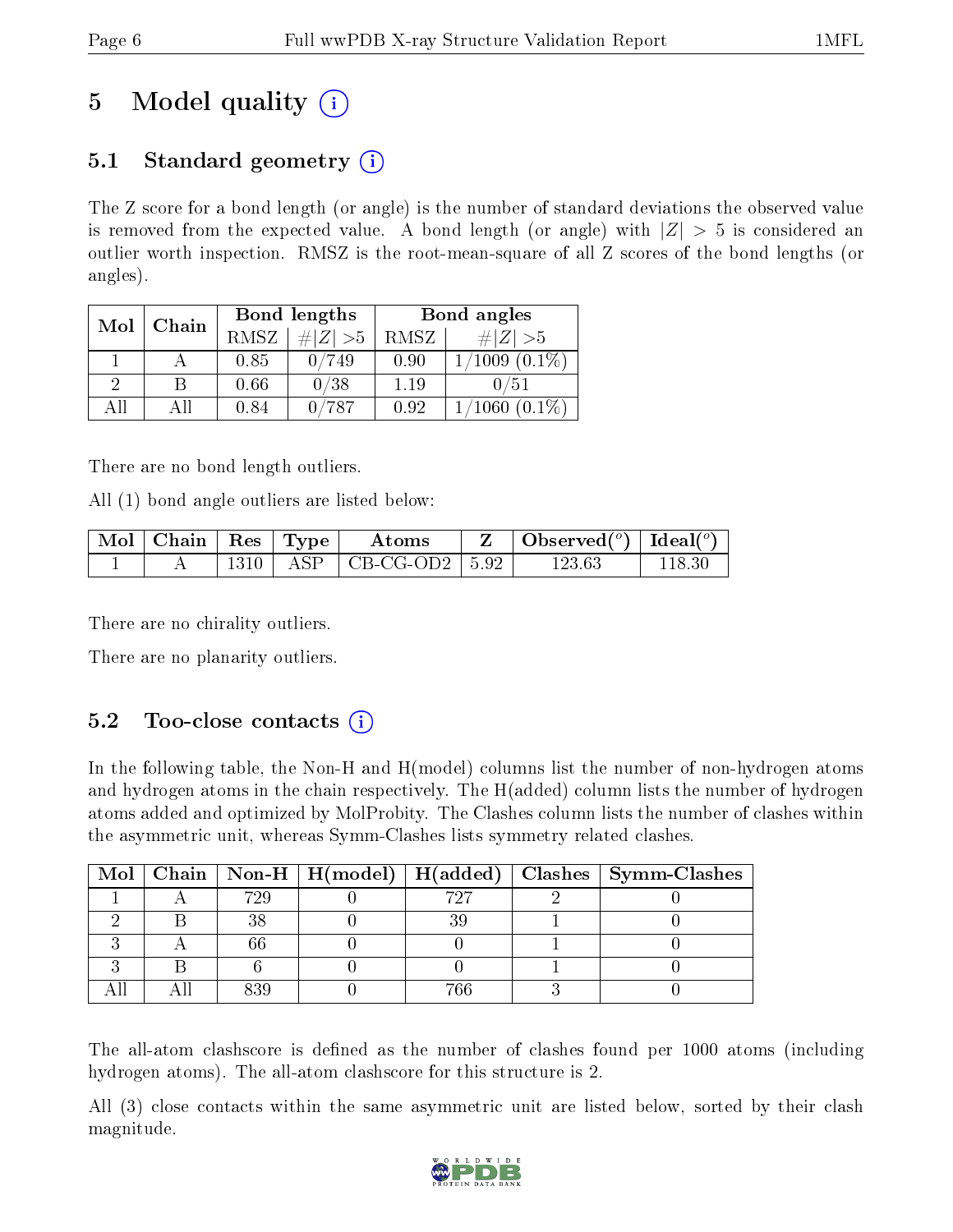| Atom-1                | Atom-2               | Interatomic<br>distance $(A)$ | Clash<br>overlap $(A)$ |
|-----------------------|----------------------|-------------------------------|------------------------|
| 2:B:1252:ASP:HB3      | 3:B:52:HOH:O         | 1 88                          | በ 7በ                   |
| 1: A: 1360: THR: HG22 | 3: A:34:HOH:O        | 2.06                          | 0.54                   |
| 1: A: 1284: ARG: HR2  | 1: A: 1284: ARG: NH1 | 2.32                          |                        |

There are no symmetry-related clashes.

### 5.3 Torsion angles  $(i)$

#### 5.3.1 Protein backbone  $(i)$

In the following table, the Percentiles column shows the percent Ramachandran outliers of the chain as a percentile score with respect to all X-ray entries followed by that with respect to entries of similar resolution.

The Analysed column shows the number of residues for which the backbone conformation was analysed, and the total number of residues.

| Mol | Chain | Analysed       | Favoured   | Allowed  | Outliers | Percentiles         |                    |
|-----|-------|----------------|------------|----------|----------|---------------------|--------------------|
|     |       | $95/95(100\%)$ | $91(96\%)$ | $4(4\%)$ |          | $\vert$ 100 $\vert$ | $\blacksquare$ 100 |
|     |       | $3/9$ $(33\%)$ | $3(100\%)$ |          |          | 100                 | 100                |
| All | All   | $98/104(94\%)$ | $94(96\%)$ | 4(4%)    |          | 100                 | 100                |

There are no Ramachandran outliers to report.

#### 5.3.2 Protein sidechains  $(i)$

In the following table, the Percentiles column shows the percent sidechain outliers of the chain as a percentile score with respect to all X-ray entries followed by that with respect to entries of similar resolution.

The Analysed column shows the number of residues for which the sidechain conformation was analysed, and the total number of residues.

| Mol | Chain | Analysed        | Rotameric  | Outliers | Percentiles |     |
|-----|-------|-----------------|------------|----------|-------------|-----|
|     |       | $82/80$ (102\%) | 79 (96%)   | $3(4\%)$ | 34          | 22  |
|     |       | 5/7(71%)        | $5(100\%)$ |          | 100         | 100 |
| All | All   | $87/87(100\%)$  | 84 (97%)   | 3(3%)    | 36          | 25  |

All (3) residues with a non-rotameric sidechain are listed below:

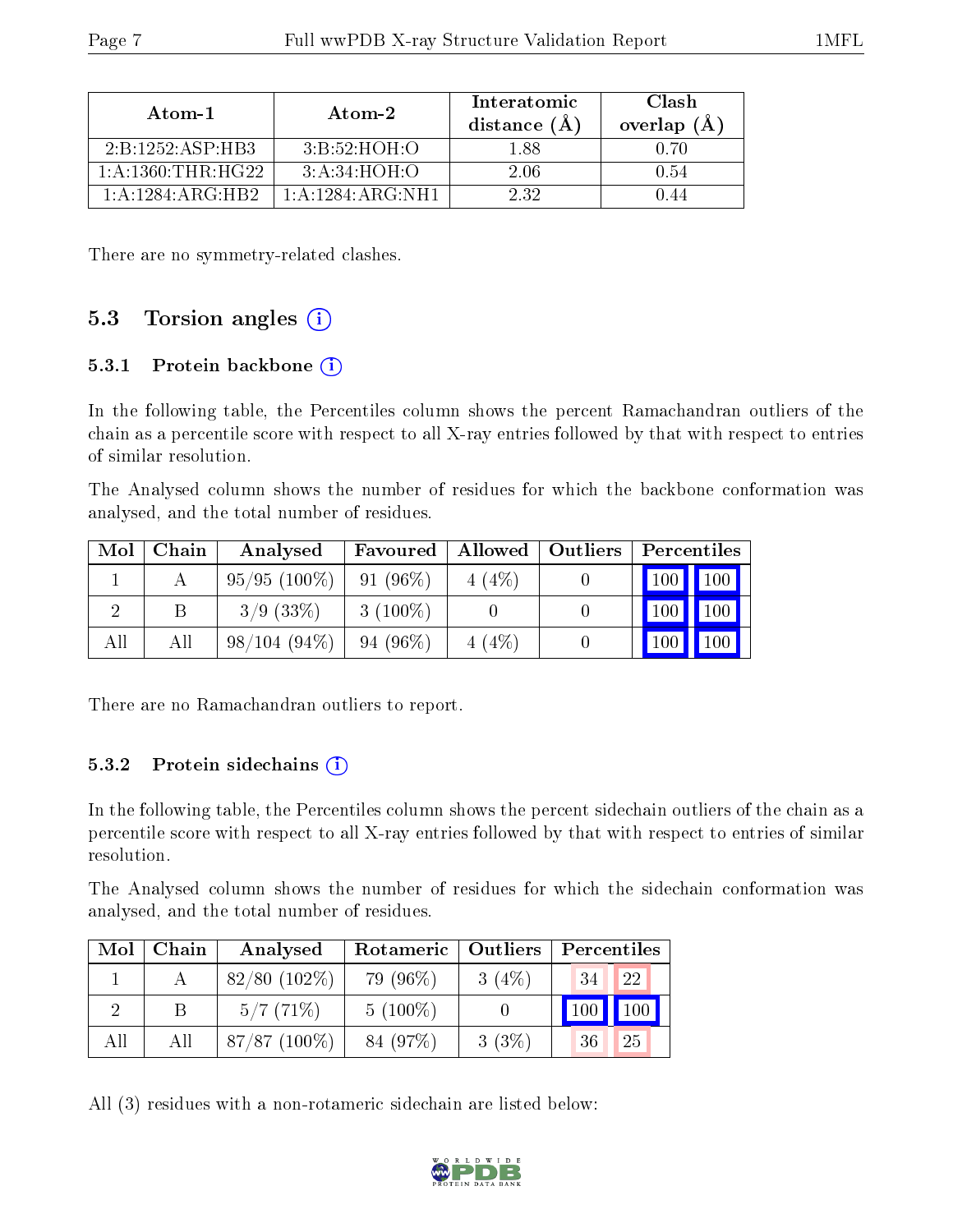| Mol | Chain | Res  | Type   |
|-----|-------|------|--------|
|     |       | 1307 | ARG    |
|     |       | 1317 | ARG    |
|     |       | 1353 | . HULL |

Some sidechains can be flipped to improve hydrogen bonding and reduce clashes. All (2) such sidechains are listed below:

| Mol | Chain | Res  | Type  |
|-----|-------|------|-------|
|     |       | 1329 | GH JI |
|     |       | 1344 |       |

#### 5.3.3 RNA (i)

There are no RNA molecules in this entry.

#### 5.4 Non-standard residues in protein, DNA, RNA chains (i)

There are no non-standard protein/DNA/RNA residues in this entry.

#### 5.5 Carbohydrates  $(i)$

There are no carbohydrates in this entry.

#### 5.6 Ligand geometry (i)

There are no ligands in this entry.

#### 5.7 [O](https://www.wwpdb.org/validation/2017/XrayValidationReportHelp#nonstandard_residues_and_ligands)ther polymers  $(i)$

There are no such residues in this entry.

### 5.8 Polymer linkage issues  $(i)$

There are no chain breaks in this entry.